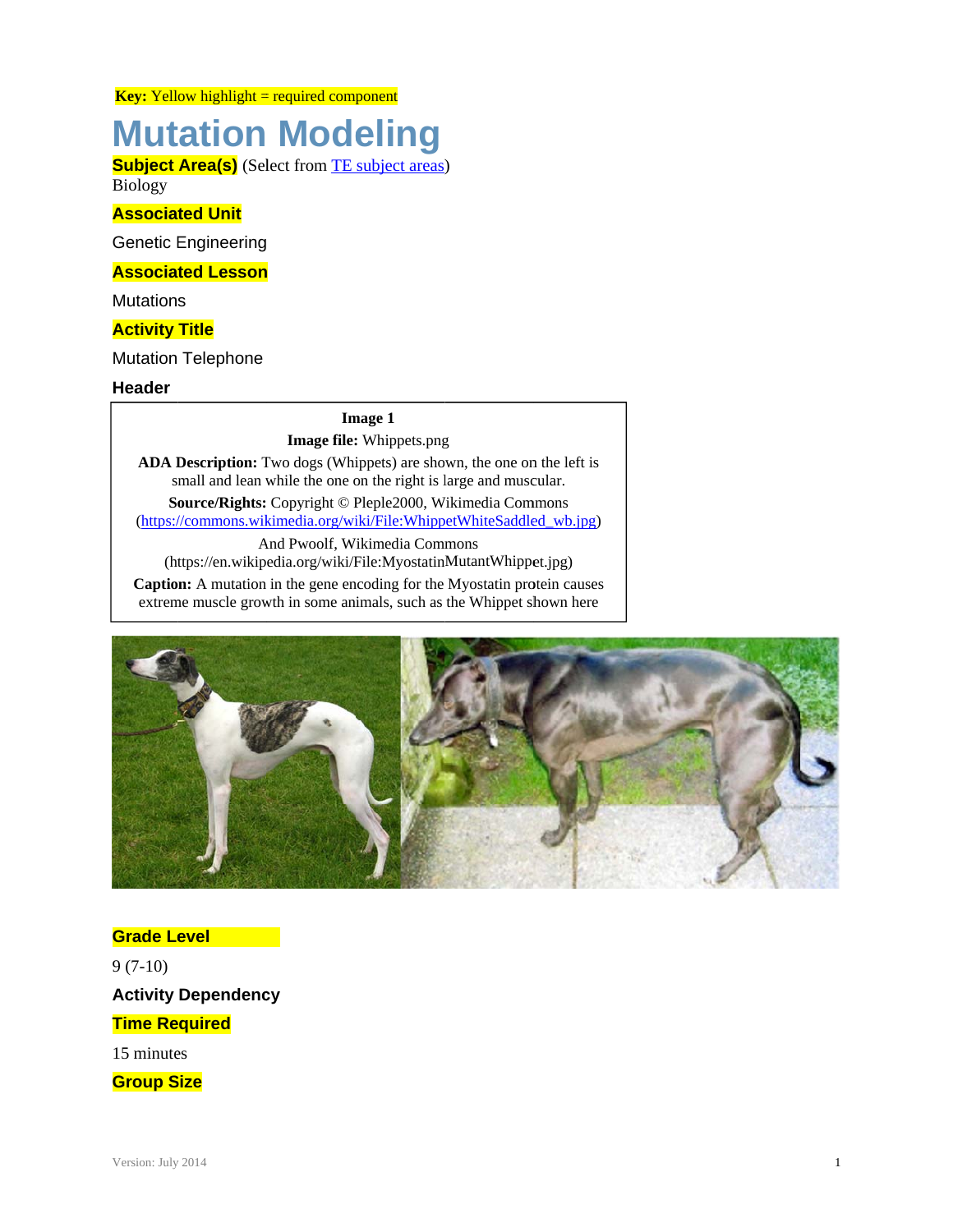$10+$ 

#### **Expendable Cost per Group**

US \$0.00

#### **Summary**

Students perform an activity similar to the "telephone" game many of them have probably played. For this activity each step represents a biological process related to the passage of DNA from one cell to another. This illustrates how mutations in DNA can happen over several generations of cells and the effects that these mutations can have on the proteins the cell needs to produce.

#### **Engineering Connection**

Genetic engineers alter the DNA of an organism to change the properties or traits by modifying the proteins that are produced from the DNA. These changes happen in controlled manner to reduce the possibility of errors occurring, but even being careful is not always enough to prevent mistakes. Sometimes the DNA will experience mutations spontaneously when replicating, such as when a scientist is trying to grow many bacteria from a single modified version. It is important to understand how these mutations occur and what effects they may have on the intended outcome of the DNA modification. Engineers often use models to simplify complex processes; in this activity, students model how DNA can mutate using an easy to understand model to illustrate where errors can occur.

#### **Engineering Category** = 1

Choose the category that best describes this activity's amount/depth of engineering content:

- 1. Relating science and/or math concept(s) to engineering
- 2. Engineering analysis or partial design
- 3. Engineering design process

#### **Keywords**

DNA, Gene, Mutation, Protein

#### **Educational Standards** (List 2-4)

#### *National and State*

Texas, science, 2010, Biology 6 (A): Identify components of DNA, and describe how information for specifying the traits of an organism is carried in the DNA.

Texas, science, 2010, Biology 6 (E): Identify and illustrate changes in DNA and evaluate the significance of these changes.

#### *ITEEA Educational Standard(s)*

ITEEA, Standard 14, Grades 9-12, M. The sciences of biochemistry and molecular biology have made it possible to manipulate the genetic information found in living creatures.

#### *NGSS Standard*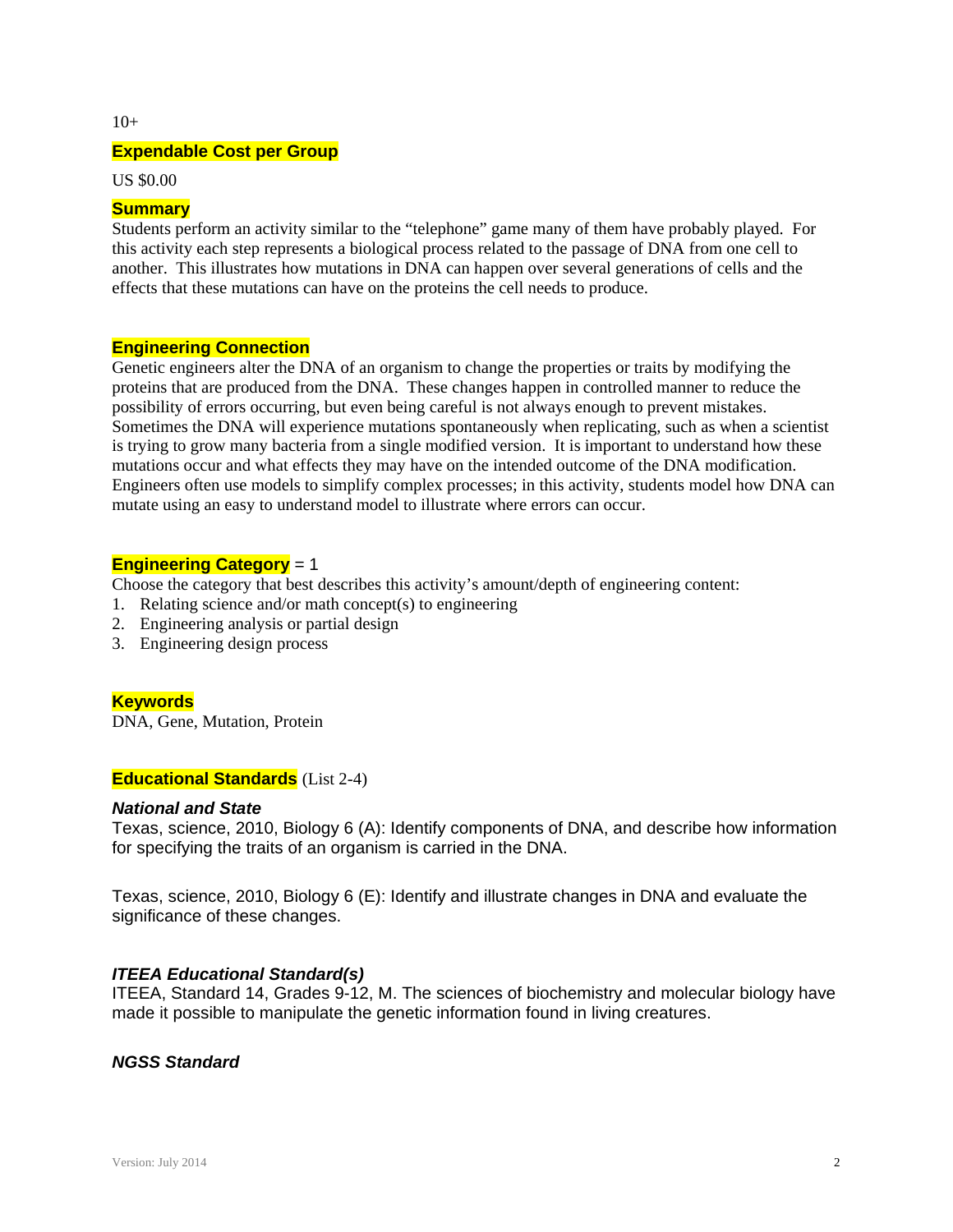NGSS, Life Sciences, Middle School (6-8), MS-LS3-1, Develop and use a model to describe why structural changes to genes (mutations) located on chromosomes may affect proteins and may result in harmful, beneficial, or neutral effects to the structure and function of the organism.

#### **Pre-Requisite Knowledge**

Students should have an understanding of the relationship between DNA and proteins or how a cell makes proteins from DNA. This activity focuses on small-scale mutations, so a basic knowledge of the differences with large-scale mutations is important.

#### **Learning Objectives**

After this activity, students should be able to:

- **List the different types of small-scale mutations**
- **Describe when/where mutations occur**

#### **Materials List**

Each group needs:

• Nothing

To share with the entire class:

- Dry Erase markers
- White Board
- Set of instructions to pass along, at least 1 set for each group

#### **Introduction / Motivation**

Can anyone tell me how the X-men got their powers? (Answer: they're mutants) We call them mutants, but what does that really mean? It means that they are still considered humans, but somewhere along the way there was a mutation in their DNA that gave them some powers. Other than giving them super powers, how does a change in DNA really effect the X-men? (Answer: changes the proteins that cells produce) Of course, would a single mutation in DNA really cause such a drastic change in abilities or appearance? (Answer: No). Today we will perform an activity to show how these mutations can occur and illustrate the possible effects of different mutations.

| <b>Word</b>            | <b>Definition</b>                                                                           |  |  |  |  |
|------------------------|---------------------------------------------------------------------------------------------|--|--|--|--|
| Deletion               | The removal of a nucleotide base pair during DNA replication                                |  |  |  |  |
| <b>DNA</b>             | Deoxyribonucleic acid, molecule which contains an organisms complete genetic<br>information |  |  |  |  |
| <b>DNA</b> Replication | The process by which DNA is copied and passed on to new cells                               |  |  |  |  |
| Gene                   | Subset of DNA that provides instructions for a cell to build a single protein               |  |  |  |  |
| Insertion              | The addition of a nucleotide base pair during DNA replication                               |  |  |  |  |
| Small-Scale            | A spontaneous accidental change in the DNA nucleotide sequence during DNA                   |  |  |  |  |
| Mutation               | replication                                                                                 |  |  |  |  |
| Protein Synthesis      | The process by which the instructions contained in DNA are used to produce                  |  |  |  |  |
|                        | proteins for a cell or organism                                                             |  |  |  |  |
| Substitution           | The switching of one nucleotide base pair for another base pair during DNA                  |  |  |  |  |

#### **Vocabulary / Definitions**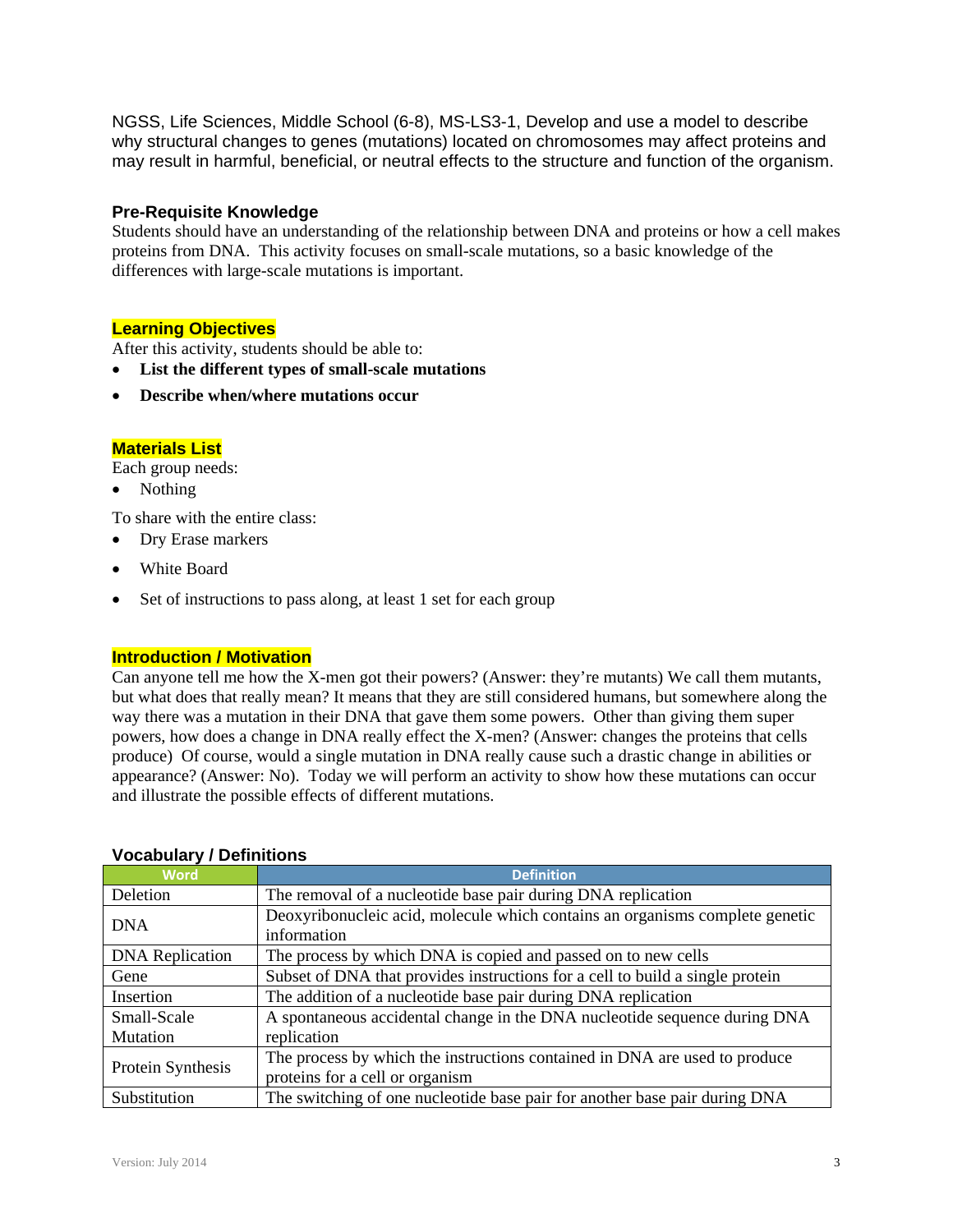replication

#### **Procedure**

#### **Before the Activity**

 Prepare as many sets of instructions as you will need for a single class. The instructions can be used from class to class, but it is not advisable to reuse the instructions in a single class

#### **With the Students**

1. Separate the students into groups of 10 or more. The larger the group, the more likely you will see various mutations in the instructions

2. Have the students in each group form a single file line. The students should be spaced far enough apart that they can only hear the instructions when passed directly to them. Each student will represent a cell/organism that is produced from the previous cell/organism (student).

**Note:** For the first round, the instructor may wish to tell the students what each step in the activity is modeling, and have the students tell what each step represents in subsequent performances of the activity. Alternatively, the instructor may wish to have the students deduce what each step represents as a class or on their own. This is also reiterated in the attached *Mutation Telephone Worksheet*.

3. Give the first student in line a set of instructions; the set of instructions represents a single gene from an organism's DNA. This will be the only person in the group to read the instructions. The instructions can be to perform a series of actions or to draw a specific picture. Examples sets of instructions are given in the attachment *Sample Mutation Telephone Instructions*.

4. The first student will whisper the instructions to the second student, the second student to the third, and so on until the last student in line has received instructions. This step models what will happen to the DNA (instructions) after several generations of DNA replication (passing the instructions).

5. The last student will then come to the front of the room and perform the instructions that he/she was told. The newest cell (last student) has been given DNA (instructions) from the previous cell and must now perform use the DNA to build a protein (protein synthesis). Protein synthesis is represented by converting the instructions from text to some action.

6. Next have the first student in line perform what is given on the initial instructions. Depending on the complexity of the instructions and the effort by the students this may be the same or entirely different than the instructions the last student performed.

7. Have the students identify which types of mutations in the instructions occurred between the first and last students. They should be able to pick one of the three types:

- **Substitution** One of the steps/instructions was replaced by a slightly different one
- **Deletion** One of the steps/instructions was dropped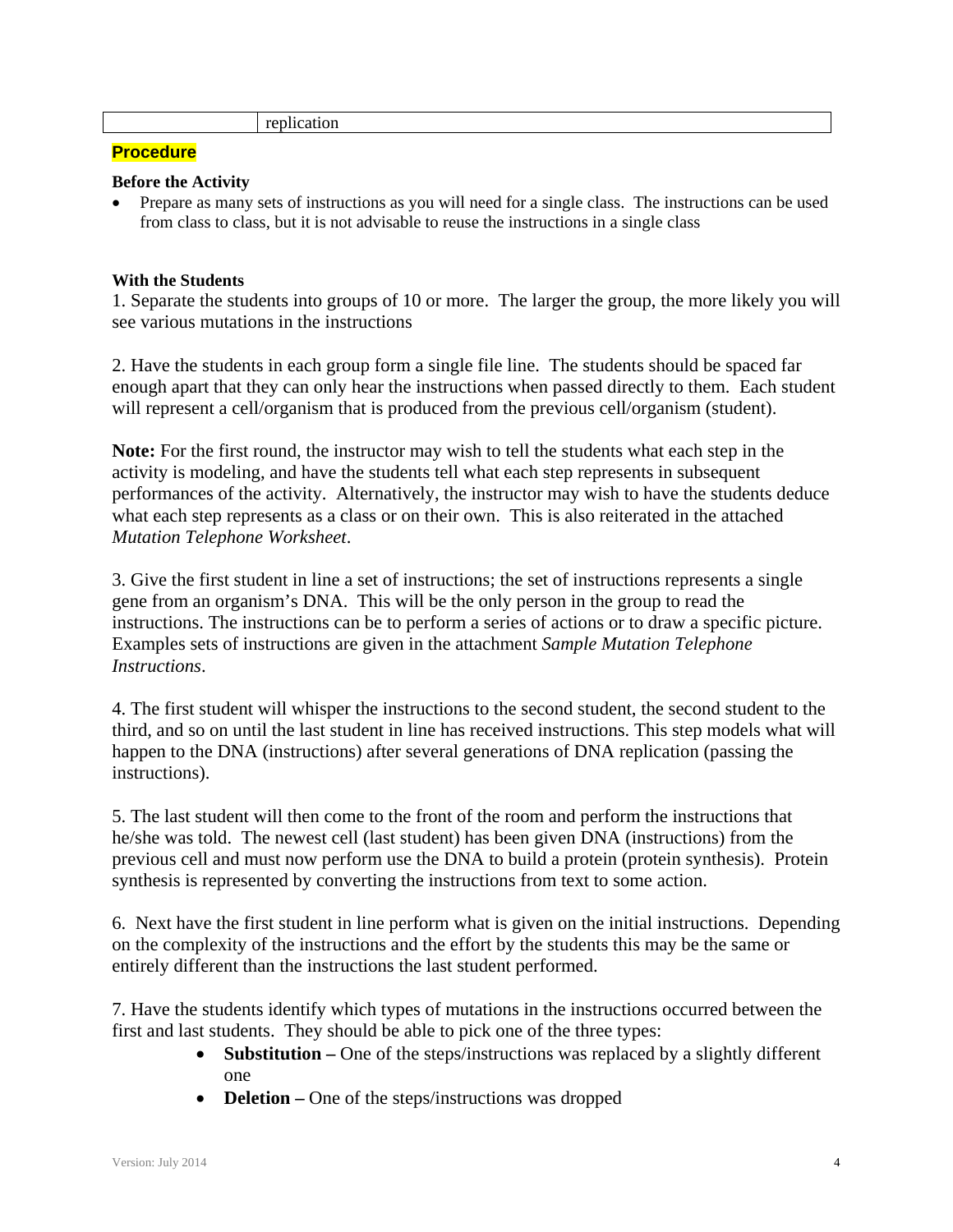• **Insertion** – An entirely new step/instruction was added Examples of possible mutations are also shown in the Sample Mutation Telephone Instructions attachment as well as Figure 1.

8. Change the order of the students and repeat with a new set of instructions to identify additional types of mutations.

9. Have the students fill out the *Mutation Telephone Worksheet* to help reinforce what each step in the activity represented and where the mutations occur.

**Image** Insert Image # or Figure # here (use Figure # if referenced in text)





**Attachments Mutation Telephone Worksheet Mutation Telephone Worksheet (key) Sample Mutation Telephone Instructions Safety Issues** None **Troubleshooting Tips** 

# **Investigating Questions**

#### **Assessment**

**Pre-Activity Assessment**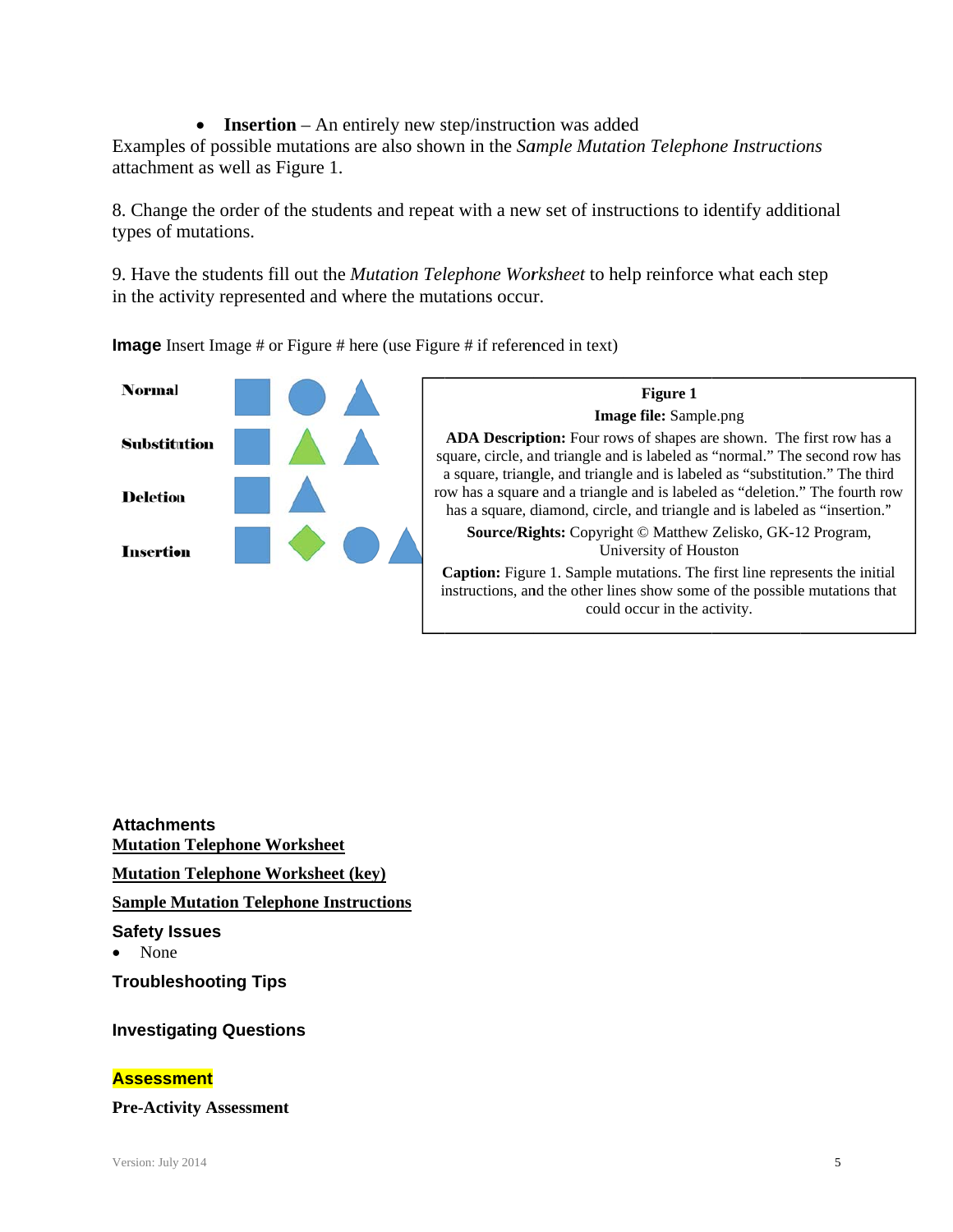*Brainstorming:* Ask the students "What effect will a mutation in the DNA have on an organism?" Let the students think individually for 2-3 minutes then see what solutions the students have thought of.

#### **Activity Embedded Assessment**

*Mutation Identification*: the students identify what mutations they find in the instructions during each round of the activity

#### **Post-Activity Assessment**

*Mutation Telephone Worksheet:* have the students complete the attached worksheet to review the concepts covered in the activity.

#### **Activity Scaling**

This activity can be slightly scaled up or down by changing the complexity of the instructions.

• For higher grades, consider using a set of instructions requiring drawing. Have each student pass the instructions, and then draw what they were told on a piece of paper. This will allow the students to see where specific mutations occurred. This will not work if the students are allowed to draw while receiving the instructions, they must pass them on before drawing what they were told.

#### **References**

**Other**

**Redirect URL** 

#### **Contributors**

Matthew Zelisko, Kimberly Anderson

#### **Supporting Program**

University of Houston, National Science Foundation GK-12 Program

#### **Acknowledgements**

This material is based upon work supported by the National Science Foundation under Grant Number 0840889.

#### **Classroom Testing Information**

This activity was performed Fall 2014 at Clear Creek High School, League City, TX for  $9<sup>th</sup>$  grade regular biology classes. Students were already introduced to the types of mutations and how mutations occur from the associated lesson. The activity was a fun way to reinforce the material and get the students a little more involved in the lesson. Many classes wanted to continue repeating the activity until they could pass the instructions perfectly.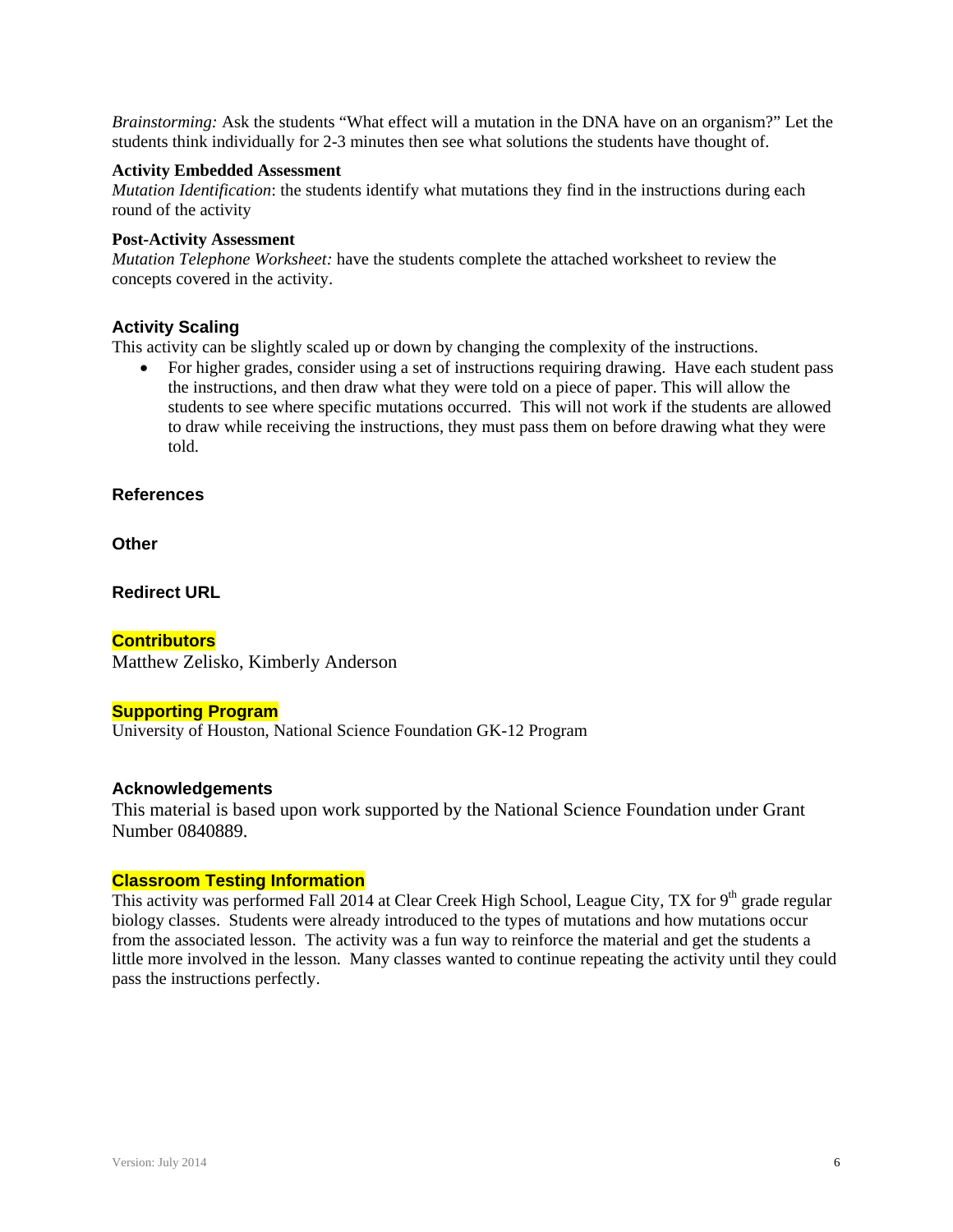## **Mutation Telephone Worksheet**

**1.** Match the action or item from the mutation telephone activity on the left with the biological process that it models or represents on the right. Circle the process on the right where a mutation is most likely to happen.

| <b>Instructions</b>         | <b>DNA Replication</b>   |
|-----------------------------|--------------------------|
| Passing the Instructions    | Cells                    |
| Performing the Instructions | <b>Protein Synthesis</b> |
| <b>Students</b>             | DNA/Gene                 |

**2.** List the three types of mutations that could occur, and give a brief description.

| 1. |  |  |  |
|----|--|--|--|
| 2. |  |  |  |
| 3. |  |  |  |

**3.** The mutation telephone activity was used as a model used to simplify how mutations occur. List 1 way in which the model simplified the real biological processes that occur in real cells.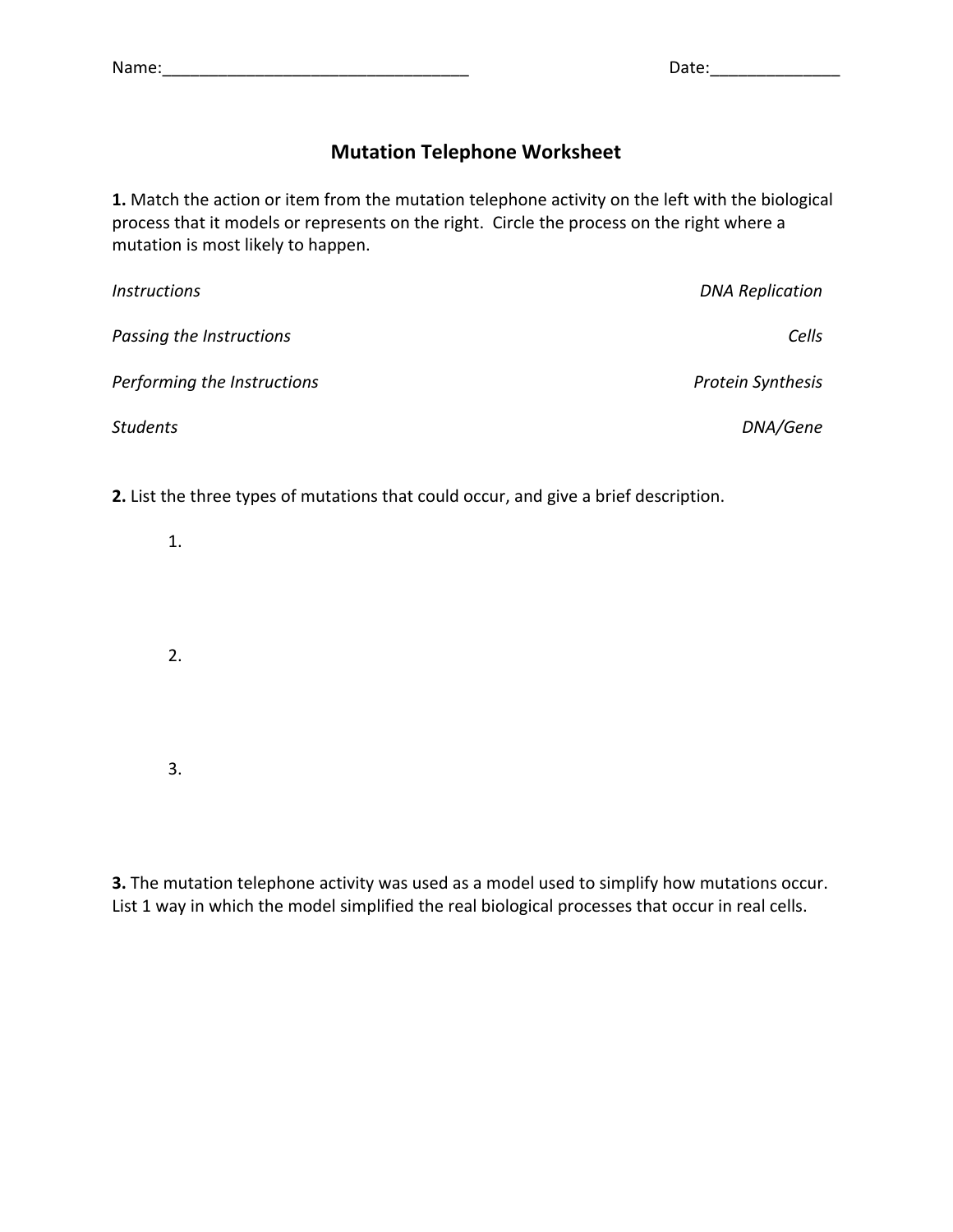### **Mutation Telephone Worksheet**

**1.** Match the action or item from the mutation telephone activity on the left with the biological process that it models or represents on the right. Circle the process on the right where a mutation is most likely to happen.



**2.** List the three types of mutations that could occur, and give a brief description.

1. Substitution, a nucleotide base pair is replaced by another base pair

2. Insertion, an extra nucleotide base pair is added to the DNA

3. Deletion, a nucleotide base pair is removed from the DNA

**3.** The mutation telephone activity was used as a model used to simplify how mutations occur. List 1 way in which the model simplified the real biological processes that occur in real cells.

- ‐ The instructions for the activity were much shorter than the DNA that a cell must copy
- ‐ Mutations occurred more rapidly than real cells
- ‐ Cells with mutations were able to survive and pass on the mutation
- ‐ Many other possible solutions…